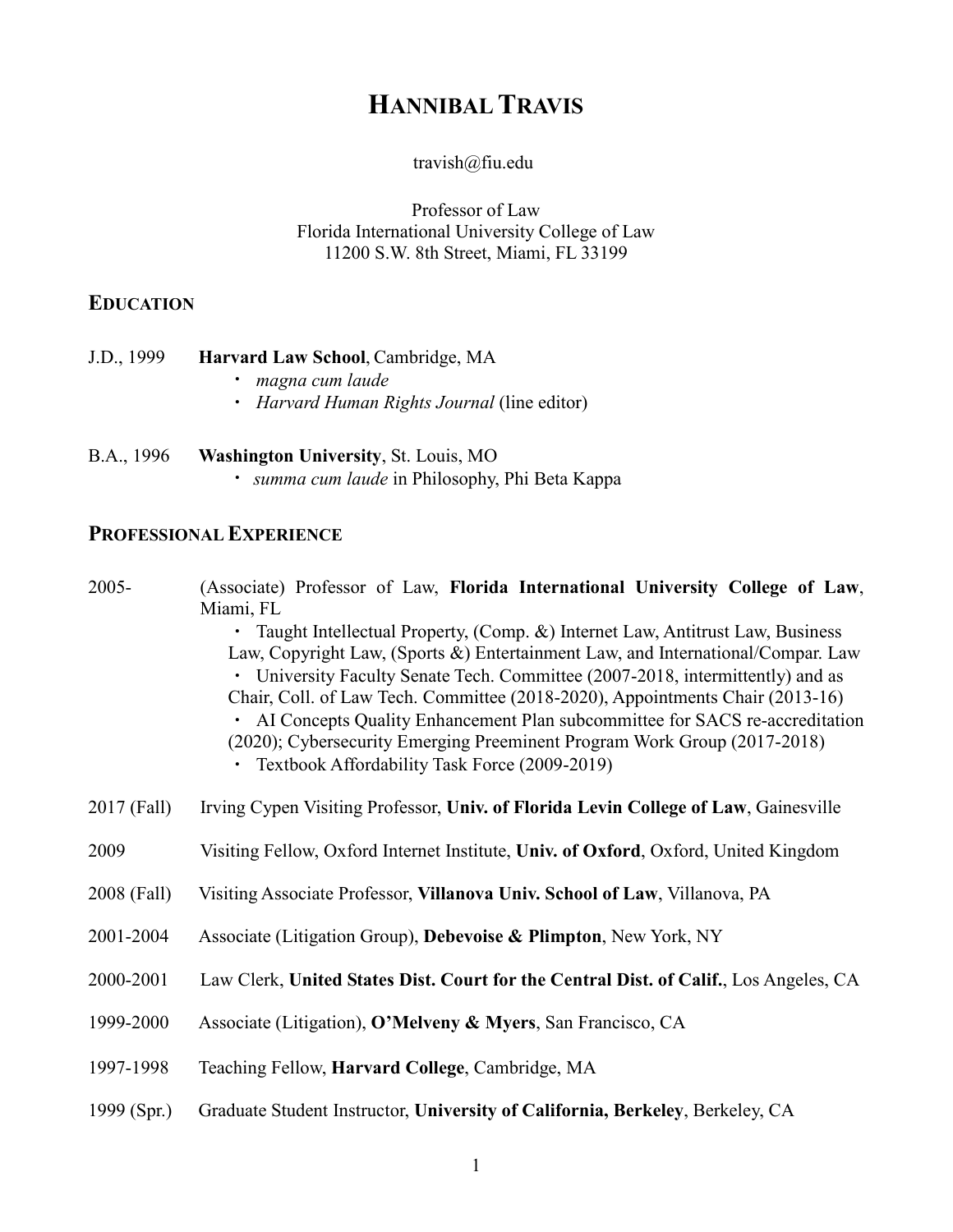## **SELECTED PUBLICATIONS**

*Internet Law Publications*

| 2018 | COPYRIGHT CLASS STRUGGLE: CREATIVE ECONOMIES IN A SOCIAL MEDIA AGE (Cam-<br>bridge University Press)                                                                                                                 |  |  |  |  |
|------|----------------------------------------------------------------------------------------------------------------------------------------------------------------------------------------------------------------------|--|--|--|--|
| 2013 | CYBERSPACE LAW: CENSORSHIP AND REGULATION OF THE INTERNET (Routledge) (editor<br>and chapter contributor)                                                                                                            |  |  |  |  |
| 2020 | Crypto Coin Offerings and the Freedom of Expression, --- CHAPMAN L. REV. ---- (forth-<br>coming), https://papers.ssrn.com/sol3/papers.cfm?abstract_id=3670993                                                        |  |  |  |  |
| 2020 | Intelligent Entertainment: Analyzing the Algorithmic Generation and Regulation of<br>Creative Works across Three Major Themes, 14 FIU L. REV. ---- (forthcoming)                                                     |  |  |  |  |
| 2020 | Trademarks, Legal Remedies, and Social Injustices, in RESEARCH HANDBOOK ON<br>INTELLECTUAL PROPERTY AND SOCIAL JUSTICE --- (Lateef Mtima & Stephen Jamar eds.)<br>(forthcoming)                                      |  |  |  |  |
| 2019 | Enjoining the Cloud: Equity, Irreparability, and Remedies, 64 VILLANOVA L. REV. 393-<br>457, reprinted in INTELLECTUAL PROPERTY LAW REVIEW 2019 (Karen Tripp ed., Thom-<br>son Reuters/West Group, forthcoming 2020) |  |  |  |  |
| 2017 | Counter-IP Conspiracies: Patent Alienability and the Sherman Antitrust Act, 71 MIAMI<br>L. REV. 758                                                                                                                  |  |  |  |  |
| 2016 | The Economics of Mass Digitization and the Google Books Litigation, in RESEARCH<br>HANDBOOK ON ELECTRONIC COMMERCE LAW 117-137 (John Rothchild ed., Elgar)                                                           |  |  |  |  |
| 2016 | Free Speech Institutions and Fair Use: A New Agenda for Copyright Reform, 33<br>CARDOZO ARTS & ENTERTAINMENT L.J. 673                                                                                                |  |  |  |  |
| 2015 | Myths of the Internet as the Death of Old Media, 43 AMERICAN INTELLECTUAL<br>PROPERTY LAW ASSOCIATION QUARTERLY J. 1                                                                                                 |  |  |  |  |
| 2015 | Patent Alienability and Its Discontents, 17 TULANE JOURNAL OF INTELLECTUAL<br>PROPERTY & TECH. L. 107                                                                                                                |  |  |  |  |
| 2013 | WIPO and the American Constitution: Thoughts on a New Treaty Relating to Actors and<br><i>Musicians</i> , 26 VANDERBILT J. OF ENT. & TECH. L. 45                                                                     |  |  |  |  |
| 2012 | YouTube from Afghanistan to Zimbabwe: Tyrannize Locally, Censor Globally, in<br>TRANSNATIONAL CULTURE IN THE INTERNET AGE 76-106 (Sean Pager and Adam Can-<br>deub eds., Elgar)                                      |  |  |  |  |
| 2011 | The FCC's New Theory of the First Amendment, 51 SANTA CLARA L. REV. 417                                                                                                                                              |  |  |  |  |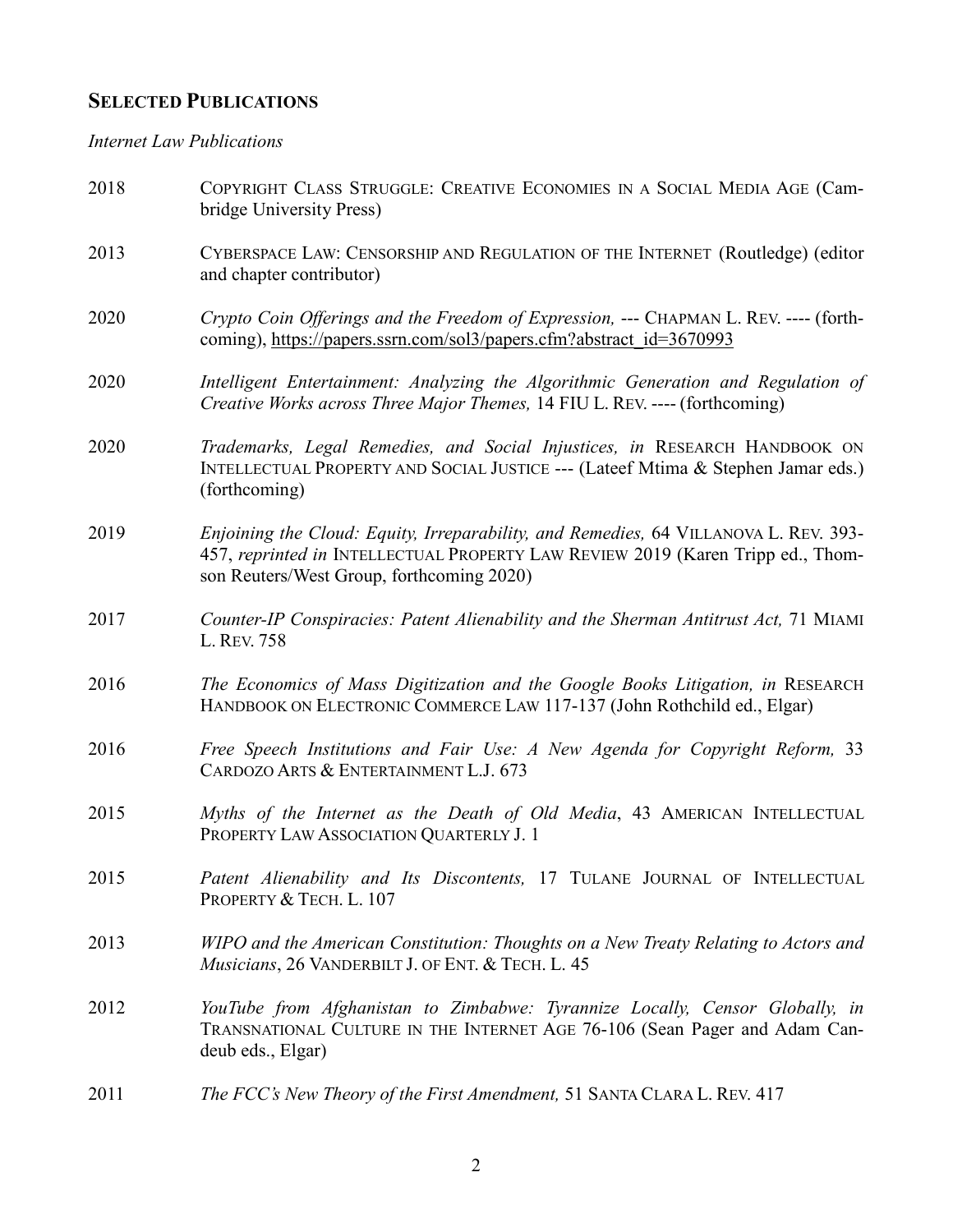| 2010 | The Principles of the Law of Software Contracts: At Odds with Copyright, Consumers,<br>and European Law?, 83 TULANE L. REV. 1557, reprinted in INTELLECTUAL PROPERTY<br>LAW REVIEW 2010 (Karen Tripp ed., Thomson Reuters, 2011)                                                   |
|------|------------------------------------------------------------------------------------------------------------------------------------------------------------------------------------------------------------------------------------------------------------------------------------|
| 2010 | Estimating the Economic Impact of Mass Digitization Projects on Copyright Holders:<br>Evidence from the Google Book Search Litigation, 57 JOURNAL OF THE COPYRIGHT SOCIETY<br>OF THE USA 907 (peer-reviewed), http://ssrn.com/abstract=1634126 (peer-reviewed)                     |
| 2010 | An Uncomfortable Fit? Intellectual Property Policy and the Administrative State, 14<br>MARQUETTE INTELLECTUAL PROPERTY L. REV. 441 (invited panel presentation)                                                                                                                    |
| 2009 | The Future According to Google: Technology Policy from the Standpoint of America's<br>Fastest-Growing Technology Company, 11 YALE J. OF L. & TECH. 209 (symposium), lat-<br>er published in INTELLECTUAL PROPERTY LAW REVIEW 2008 (Karen Tripp ed., Thomson<br>Reuters/West Group) |
| 2008 | Opting Out of the Internet in the United States and European Union: Copyright, Safe<br>Harbors, and International Law, 83 NOTRE DAME L. REV. 331, excerpted in GOOGLE ET<br>LES NOUVEAUX SERVICES EN LIGNE (Alain Strowel ed., Editions Larcier)                                   |
| 2007 | Of Blogs, eBooks, and Broadband: Access to Digital Media as a First Amendment Right,<br>35 HOFSTRA L. REV. 1519 (symposium)                                                                                                                                                        |
| 2006 | Google Book Search and Fair Use: iTunes for Authors, or Napster for Books?, 61<br>MIAMI L. REV. 87, http://ssrn.com/abstract=944048                                                                                                                                                |
| 2006 | Wi-Fi Everywhere: Universal Broadband Access as Antitrust and Telecommunications<br>Policy, 55 AMERICAN UNIVERSITY L. REV. 1697                                                                                                                                                    |
| 2006 | Building Universal Digital Libraries: An Agenda for Copyright Reform, 33 PEPPERDINE<br>L. REV. 761, http://ssrn.com/abstract_id=860784                                                                                                                                             |
| 2005 | The Battle for Mindshare: The Emerging Consensus that the First Amendment Protects<br>Corporate Criticism and Parody on the Internet, 10 VIRGINIA J. OF LAW & TECH. 3                                                                                                              |
| 2000 | Pirates of the Information Infrastructure: Blackstonian Copyright and the First<br>Amendment, 15 BERKELEY TECH. L. JOURNAL 777 (winner, Comment Competition)                                                                                                                       |

*Financial Regulation*

| 2017 | United States [Banks' Duty of Care], in A BANK'S DUTY OF CARE (Danny Busch & Cees<br>van Dam eds., Hart Publishing, 2017) (with George Harris and Sabrina Larson)                                                                                         |
|------|-----------------------------------------------------------------------------------------------------------------------------------------------------------------------------------------------------------------------------------------------------------|
| 2016 | Poverty and Financial Regulation: Socioeconomic Human Rights in the Obama Era, in<br>POVERTY IN AMERICA 344-368 (Max Skidmore ed., Westphalia Press), prior version pub-<br>lished as President Obama's "Pivot" to Jobs: Lessons from Comparative Law and |
|      | America's Rivals, 3 POVERTY AND PUBLIC POLICY No. 3 (2012), www.psocommons.org                                                                                                                                                                            |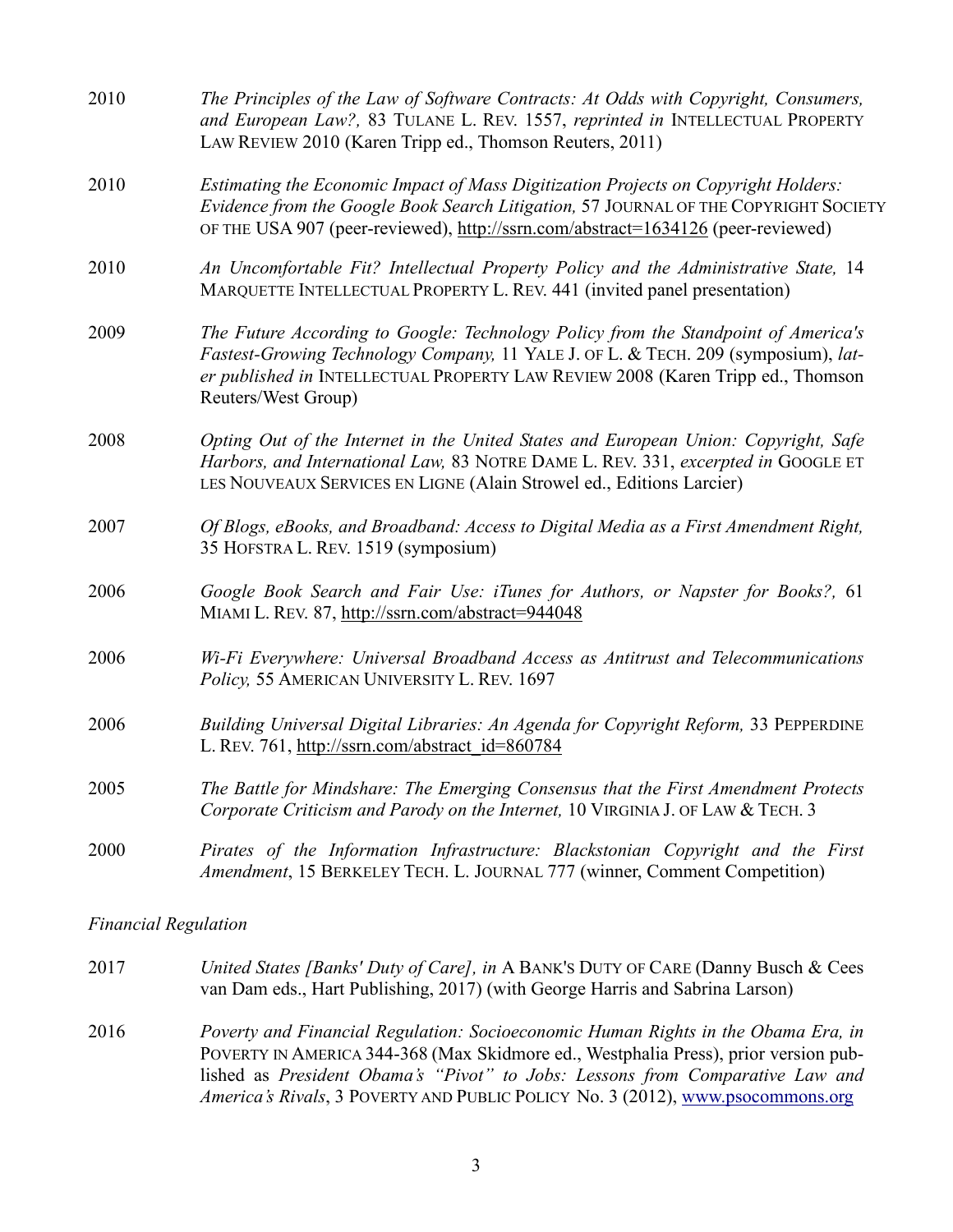2007 *Are Issuers of and Dealers in Securities Immune from Lawsuits Arising under Federal and*  State Antitrust Laws?, 34 ABA PREVIEW OF UNITED STATES SUPREME COURT CASES 296

*Human Rights and International Law*

- 2012 GENOCIDE, ETHNONATIONALISM, AND THE UNITED NATIONS: EXPLORING THE CAUSES OF MASS KILLING SINCE 1945 (Routledge)
- 2010 GENOCIDE IN THE MIDDLE EAST: THE OTTOMAN EMPIRE, IRAQ, AND SUDAN (Carolina Academic Press)
- 2019 *The Right of Return to Iraq: Conceptualizing Insecurity, State Fragility, and Forced Displacement, in* TRANSITIONAL JUSTICE AND FORCED MIGRATION: PERSPECTIVES FROM THE GLOBAL SOUTH 158-190 (Nergis Canefe ed., Cambridge Univ. Press) (with Shamiran Mako)
- 2019 *Genocide and Other International Crimes by Unincorporated Groups: Will There Be Loopholes for Them in the African Court?, in* THE AFRICAN COURT OF JUSTICE AND HUMAN AND PEOPLES' RIGHTS IN CONTEXT: DEVELOPMENT AND CHALLENGES 285-313 (Charles Jalloh, Kamari Clarke, & Vincent Nmehielle eds., Cambridge Univ. Press)
- 2018 *To What Extent Has Intervention in Darfur Been Successful?, in* MODERN GENOCIDE DATABASE (Carlin, Bartrop & Jacobs eds., ABC-CLIO) (peer-reviewed)
- 2017 *Causes of the Darfur Genocide: Role of the Government of Sudan, in* DARFUR GENOCIDE: THE ESSENTIAL REFERENCE GUIDE (Alexis Herr ed., ABC-CLIO) (peerreviewed)
- 2017 THE ASSYRIAN GENOCIDE: CULTURAL AND POLITICAL LEGACIES (Hannibal Travis ed., Routledge) (editor and chapter contributor)
- 2017 *Causes of the Darfur Genocide: Role of the Government of Sudan, in* MODERN GENOCIDE DATABASE (Carlin, Bartrop & Jacobs eds., ABC-CLIO) (peer-reviewed)
- 2017 *Genocide by Deportation into Poverty: Western Diplomats on Ottoman Christian Killings and Expulsions, 1914—24, in* GENOCIDE IN THE OTTOMAN EMPIRE: ARMENIANS, ASSYRIANS, AND GREEKS 354-402 (George Shirinian ed., Berghahn Books)
- 2016 *Genocide, Counterinsurgency, and the Self-Defense of UN Member States Before the International Criminal Court*, 22 UC DAVIS JOURNAL OF INT'L L. & POLICY 139
- 2016 *When the UN Refuses to Prevent Genocide: Legal, Political, and Religious Factors, in*  THE UNITED NATIONS AND GENOCIDE 146-185 (Deborah Mayersen ed., Palgrave)
- 2015 *Reparations for Mass Atrocities as a Path to Peace: After* Kiobel v. Royal Dutch Petroleum*, Can Victims Seek Relief at the International Criminal Court?,* 40 BROOKLYN INT'L L.J. 547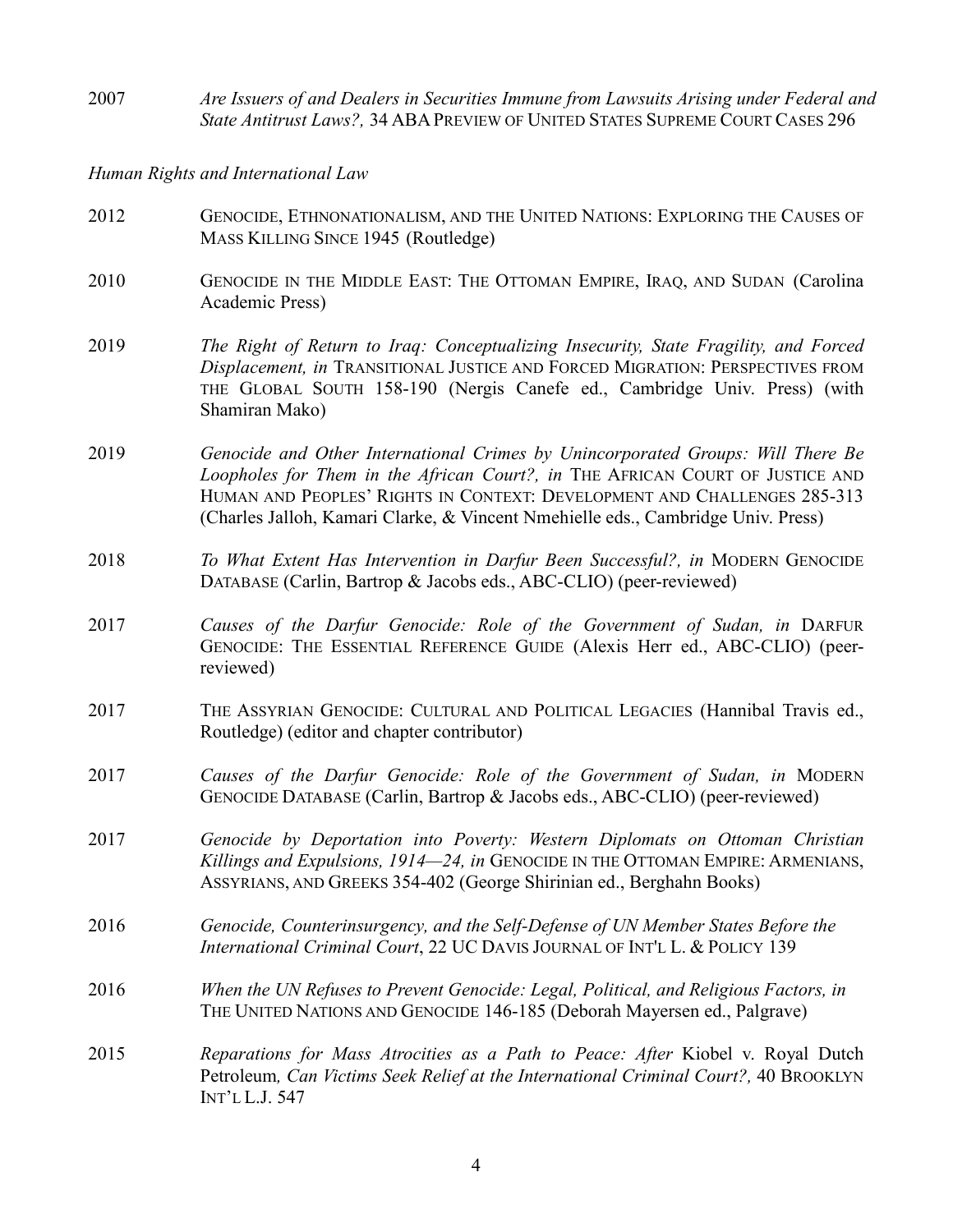- 2015 *Counterinsurgency as Genocidal Intent: From the Ottoman Christians to the Bosnian Muslims, in* THE ARMENIAN GENOCIDE LEGACY 149-164 (Alexis Demirdjian ed., Palgrave Macmillan)
- 2013 *Constructing the 'Armenian Genocide': How Scholars Unremembered the Assyrian and Greek Genocides in the Ottoman Empire, in* HIDDEN GENOCIDES: POWER, KNOWLEDGE, AND MEMORY 170-192 (Alex Hinton, Douglas Irvin-Erickson & Thomas LaPointe eds., Rutgers University Press)
- 2013 *Wargaming the 'Arab Spring': Predicting Likely Outcomes and Planning U.N. Responses*, 46 CORNELL INTERNATIONAL LAW JOURNAL 75
- 2012 *On the Original Understanding of the Crime of Genocide,* 6 GENOCIDE STUDIES AND PREVENTION 30 (peer-reviewed), *translated into Spanish in* 12 REVISTA DE ESTUDIOS SOBRE GENOCIDIO 101, 128 (2017), https://revistas.untref.edu.ar
- 2012 *The International Arms Trade and the Prevention of Genocide: The Law and Practice of Arming Genocidal Governments, in* IMPEDIMENTS TO THE PREVENTION AND INTERVENTION OF GENOCIDE 195-222 (Samuel Totten & Robert Hitchcocke, eds., New Transaction Publishers)
- 2009 *Genocide in Sudan: The Role of Oil Exploration and the Entitlement of the Victims to Reparations, in* TOP TEN GLOBAL JUSTICE LAW REVIEW ARTICLES OF 2008, at 107-161 (Amos Guiora ed., Oceana/Oxford Univ. Press), *previously published in* 25 ARIZONA J. OF INT'L AND COMPARATIVE L. 1 (2008)
- 2009 *United States Law and Policy Regarding Iraqi Refugees, 2003-2008*, 55 WAYNE L. REV. 1009

#### **SELECTED PRESENTATIONS**

| 2020 | Developments in Injunctive Relief and Damages (Especially for Small and Medium-<br>Sized Enterprises), IP Summit, Miami, FL                                       |
|------|-------------------------------------------------------------------------------------------------------------------------------------------------------------------|
| 2020 | Connections and Boundaries between Intellectual Property and Data Privacy,<br><b>INTA/FIU College of Law, Miami, FL</b>                                           |
| 2019 | <i>Intelligent Entertainment</i> (Concluding Remarks), FIU Law Review 25th Annual Sym-<br>posium, Miami, FL, https://ecollections.law.fiu.edu/lawreview           |
| 2019 | The Legal Profession's Interest in Information Assurance, FIU Engineering & Compu-<br>ting College, Miami, FL                                                     |
| 2019 | Trademarks, Legal Remedies, and Social Injustices, Mosaic Symposium on Intellectu-<br>al Property, Howard University School of Law, Washington, DC                |
| 2019 | <i>Enjoining Precisely: Intellectual Property Injunctions and eBay v. Mercexchange,</i><br><b>AALS Annual Meeting, Section of Remedies Panel, New Orleans, LA</b> |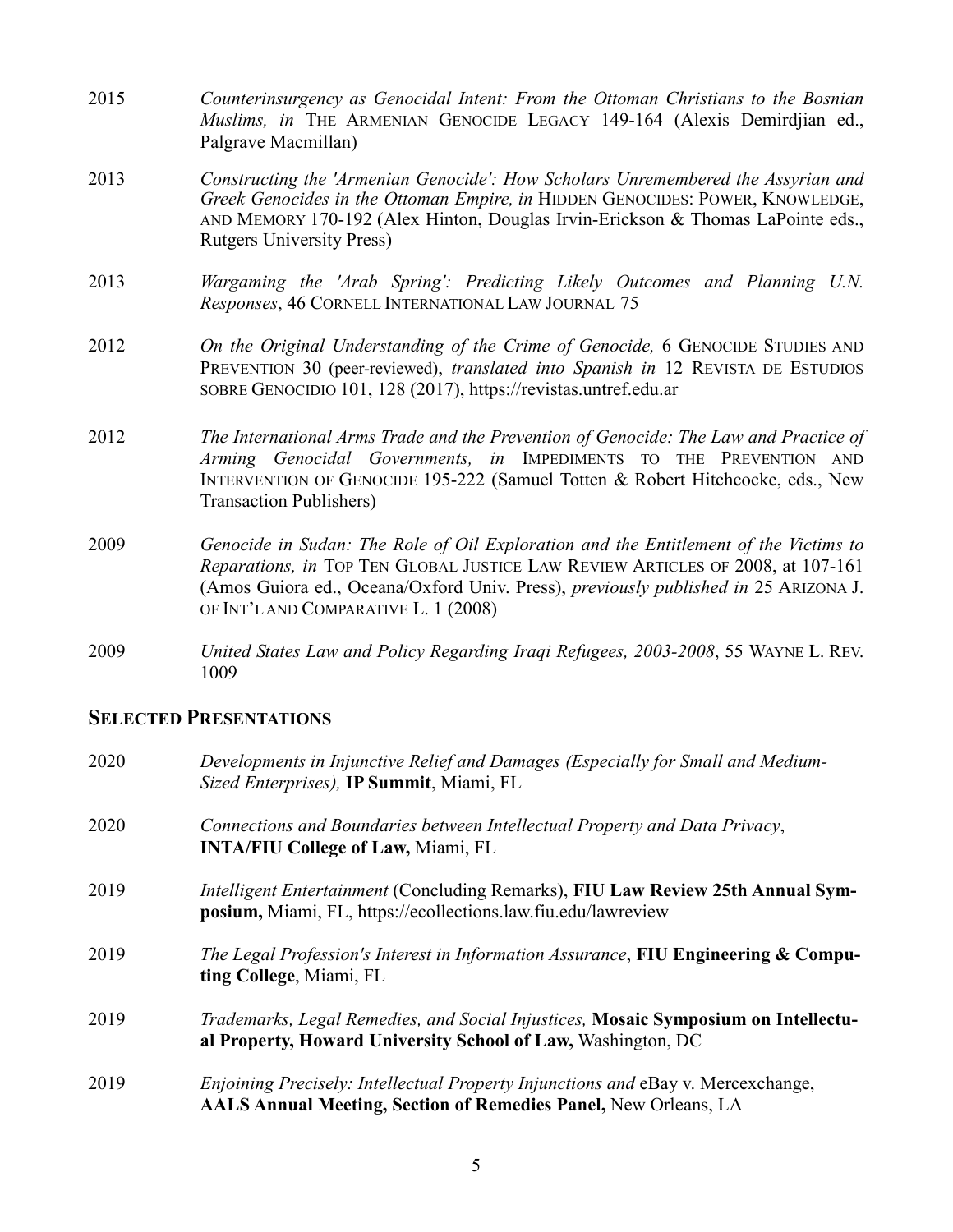| 2019 | Common-law and Statutory Remedies for Insider Trading in Cryptocurrencies, AALS<br><b>Annual Meeting, New Orleans, LA</b>                                                                                                                   |  |  |  |  |
|------|---------------------------------------------------------------------------------------------------------------------------------------------------------------------------------------------------------------------------------------------|--|--|--|--|
| 2019 | The First Amendment and Social Media Content Regulation (Roundtable), AALS An-<br>nual Meeting Federalist Society Symposium, New Orleans, LA                                                                                                |  |  |  |  |
| 2018 | The Case of the Missing Consumer Surplus: The Complex Economics of Digital Music<br>Royalties, Global Congress on Intellectual Property and the Public Interest, hosted<br>by American University Washington College of Law, Washington, DC |  |  |  |  |
| 2018 | We're Gonna Need a Bigger Sandbox: Light Touch Regulation of Initial Coin Offerings,<br><b>American Bar Association Section on Business Law Annual Meeting, Austin, TX</b>                                                                  |  |  |  |  |
| 2018 | The Case of the Missing Consumer Surplus: The Complex Economics of Digital Music<br>Royalties, Mosaic Conference on Intellectual Property, University of New Hamp-<br>shire Law School, Concord, NH (speaker)                               |  |  |  |  |
| 2018 | How (Much) Artists Are Getting Paid in the Digital Age, Intellectual Property Insti-<br>tute of the California Lawyers Association, San Jose, CA                                                                                            |  |  |  |  |
| 2018 | Supreme Court Update (II: Statutory and Administrative Law) (moderator), Southeast<br>Association of Law Schools Annual Meeting 2006, Palm Beach, FL                                                                                        |  |  |  |  |
| 2018 | Introduction to Intellectual Property in International Trade, Global Security & Public<br>Policy Executive Certificate Course, Sch. of Int'l and Pub. Affairs, FIU, Miami, FL                                                               |  |  |  |  |
| 2018 | Cybersecurity Considerations in Finance and Real Estate, Broward Attorneys Real<br><b>Estate Council, Plantation, FL</b>                                                                                                                    |  |  |  |  |
| 2018 | The Path of CoinLaw: The Cost of Possibilities, American Bar Association Section on<br><b>Business Law Mid-Year Meeting, Orlando, FL</b>                                                                                                    |  |  |  |  |
| 2018 | Strategic Considerations in Adopting Guidelines on Unobjectionable Fanworks,<br>Copyright Society of the USA Mid-Winter Meeting, Savannah, GA (panel organizer)                                                                             |  |  |  |  |
| 2017 | Counter-IP Conspiracies: Patent Alienability and the Sherman Antitrust Act, University<br>of Miami-FIU Faculty Exchange Program, Coral Gables, FL                                                                                           |  |  |  |  |
| 2017 | Myths of the Internet as the Death of Old Media, Southeast Association of Law<br><b>Schools Annual Meeting IP Roundtable, Boca Raton, FL</b>                                                                                                |  |  |  |  |
| 2017 | Sovereign Wealth Funds and Human Rights, University of Texas School of Law, Aus-<br>tin, TX                                                                                                                                                 |  |  |  |  |
| 2016 | Cybersecurity Summit (The Dark Web: Liberty, Privacy, and Security), School of<br>International and Public Affairs, Florida International University, Miami, FL                                                                             |  |  |  |  |
| 2015 | Cybercrime and the Trademark Practitioner, International Trademark Associa-<br>tion/FIU College of Law Roundtable, Miami, FL                                                                                                                |  |  |  |  |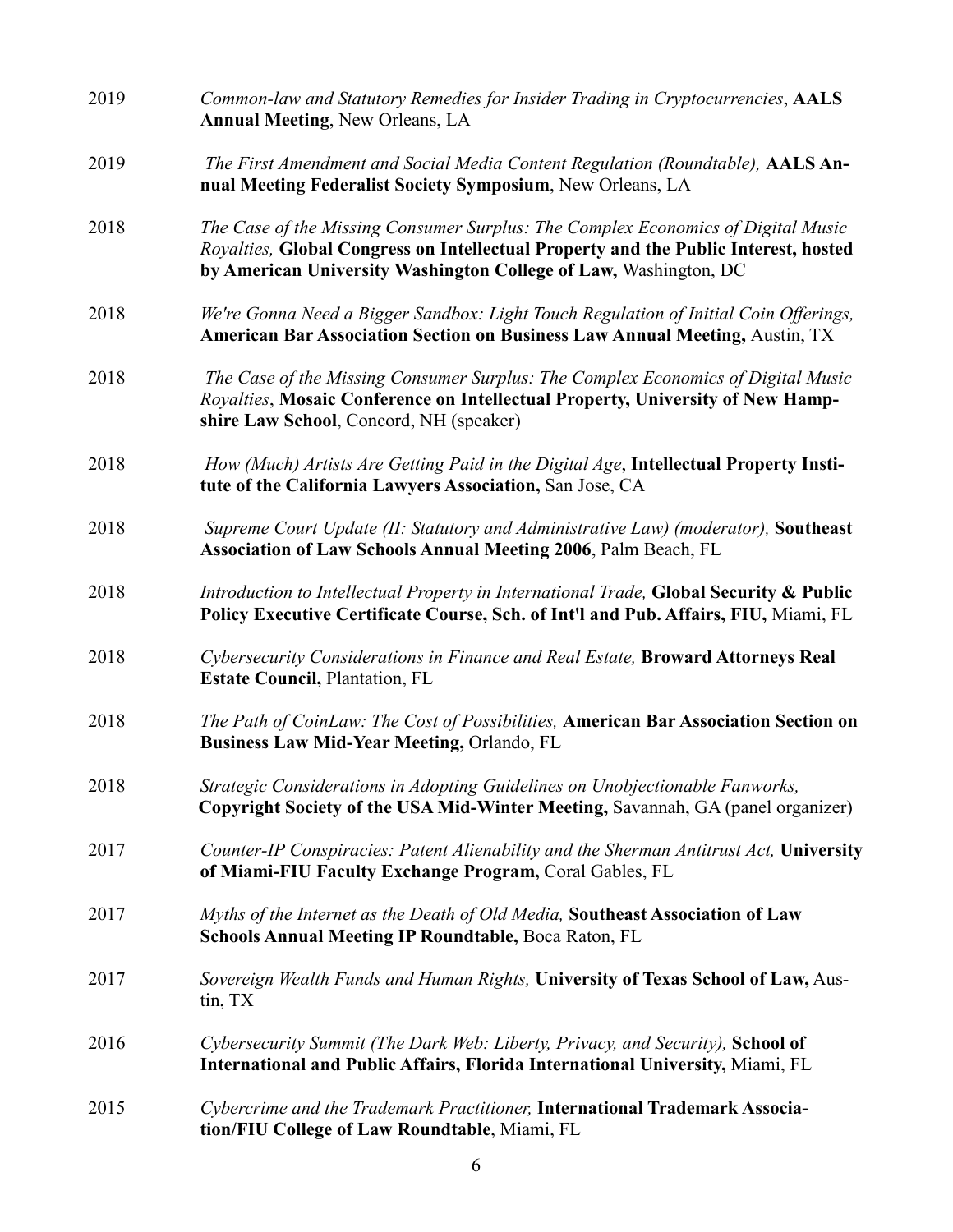| 2015 | Debunking Copyright Myths, Copyright Society of the USA Chapter, Miami, FL                                                                                                                                               |
|------|--------------------------------------------------------------------------------------------------------------------------------------------------------------------------------------------------------------------------|
| 2015 | Myths of the Internet as the Death of Old Media, Association for the Study of Law and<br>Property/University of Georgia, Athens, GA                                                                                      |
| 2015 | Why Was Benghazi Saved, But Sinjar Allowed to Be Destroyed?, Austrian Academy of<br>Sciences (June), Vienna, Austria                                                                                                     |
| 2015 | Counterinsurgency as/and Genocidal Intent: From the Ottoman Christians to the Bosni-<br>an Muslims, Netherlands Institute for War Documentation/Hague Institute for<br>Global Justice (Mar.), The Hague, the Netherlands |
| 2013 | WIPO and the American Constitution, Vanderbilt Journal of Entertainment and<br>Technology; Vanderbilt Law School, Nashville, TN                                                                                          |
| 2012 | Are Social Media Undermining Human Rights?, St. Thomas University School<br>of Law, Intercultural Human Rights Law Review Symposium, Miami Gardens, FL                                                                   |
| 2012 | Estimating the Economic Impact of Mass Digitization Projects on Copyright<br>Holders: Evidence from the Google Book Search Litigation, Association of<br><b>American Law Schools Annual Meeting, Washington, DC</b>      |
| 2012 | Cultural and Symbolic Reparations for the Ottoman Christian Genocide, Harvard Uni-<br>versity, Department of Near Eastern Languages and Literatures Naby Lecture Series,<br>Cambridge, MA                                |
| 2011 | The Anticompetitive and Censorial Impact of Corporate-Drafted Norms Restricting In-<br>ternet Content, Association of American Law Schools Annual Meeting, Section on<br>the Computers and the Law, San Francisco, CA    |
| 2010 | Estimating the Economic Impact of Mass Digitization Projects on Copyright Holders,<br>University of the Pacific, McGeorge School of Law, Faculty Speaker Series, Sacra-<br>mento, CA                                     |
| 2010 | Journalism in the World of Social Media, Twitter & Facebook, Florida Bar Media<br>Law Conference, Miami, FL                                                                                                              |
| 2010 | Copyright Basics and the Web, American Bar Association Conference on Legal Is-<br>sues in Museum Administration, Miami, FL                                                                                               |
| 2010 | Cold War Genocides: Failures of Global Justice in Nigeria and Pakistan, University of<br>Melbourne, Untold Stories of War Crimes Trials, Melbourne, Victoria, Australia                                                  |
| 2009 | The FCC's Involvement in Copyright-Related Rulemakings: Administrative Expertise or<br>in Excess of Jurisdiction?, Southeast Association of Law Schools, Palm Beach, FL                                                  |